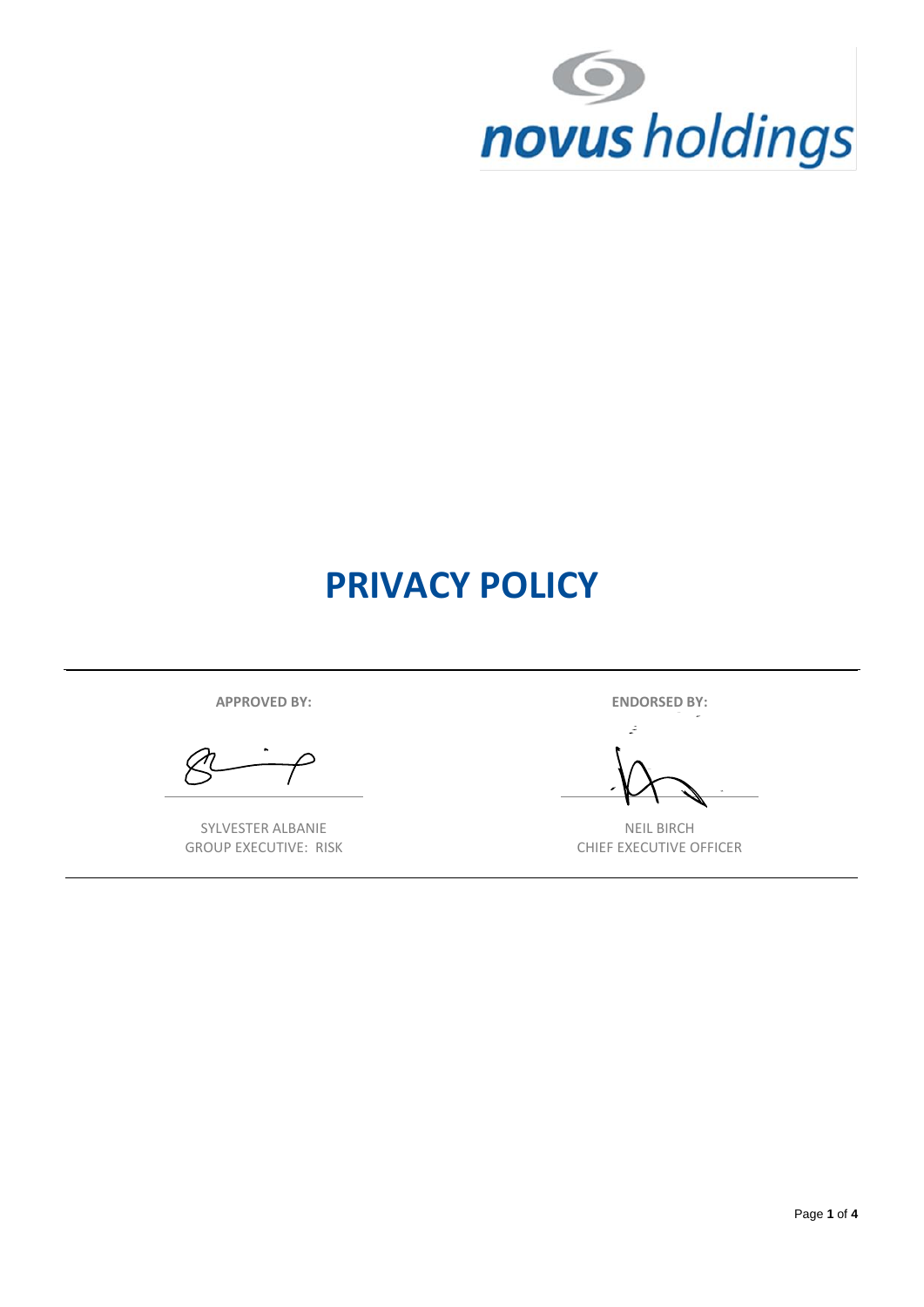# **PRIVACY POLICY**

# **1. Definitions**

"**Personal Information**" means information defined from time to time as personal information in any Data Protection Laws, including information relating to an identifiable, living, natural person, and where it is applicable, an identifiable, existing juristic person, including:

- 1.1 information relating to the race, gender, sex, pregnancy, marital status, national, ethnic or social origin, colour, sexual orientation, age, physical or mental health, well-being, disability, religion, conscience, belief, culture, language and birth of the person;
- 1.2 information relating to the education or the medical, financial, criminal or employment history of the person;
- 1.3 any identifying number, symbol, e-mail address, physical address, telephone number, location information, online identifier or other particular assignment to the person;
- 1.4 the biometric information of the person;
- 1.5 the personal opinions, views or preferences of the person;
- 1.6 correspondence sent by the person that is implicitly or explicitly of a private or confidential nature or further correspondence that would reveal the contents of the original correspondence;
- 1.7 the views or opinions of another individual about the person; and
- 1.8 the name of the person if it appears with other personal information relating to the person or if the disclosure of the name itself would reveal information about the person.

# 2. **Introduction**

Privacy, especially around Personal Information is important to Novus Holdings. This Privacy Policy, applicable to all Novus Holdings stakeholders, including, but not limited to subsidiaries, customers, prospective customers, employees, prospective employees, suppliers, contractors, agents and representatives (hereinafter referred to as "the policy") sets out the practices applicable to the protection of Personal Information on all Novus Holdings websites and platforms. The policy applies to all our products and services which are used on any platform, including but not limited to websites, mobile sites, social media platforms, e-mails or any other technology or service that are used to access any Novus Holdings product or service.

This policy must also be read in conjunction with privacy provisions as it relates to contracts, terms and conditions, notices, and requests when Personal Information is collected. This policy does not rescind, cancel or withdraw any privacy notice and/or policies that may apply.

# 3. **Use of information**

Novus Holdings is committed to keeping Personal Information confidential. Novus Holdings collects Personal Information that is necessary to provide services and products as advertised or marketed and will only collect and use the minimum Personal Information that is needed in order to provide and improve our services and products.

Personal Information that can be collected and processed may include: names; e-mail and/or physical addresses; mobile numbers and race/ethnic origin, gender, age, financial information, banking details, health or biometric information, culture, language, education or employement history (only when express consent is obtained).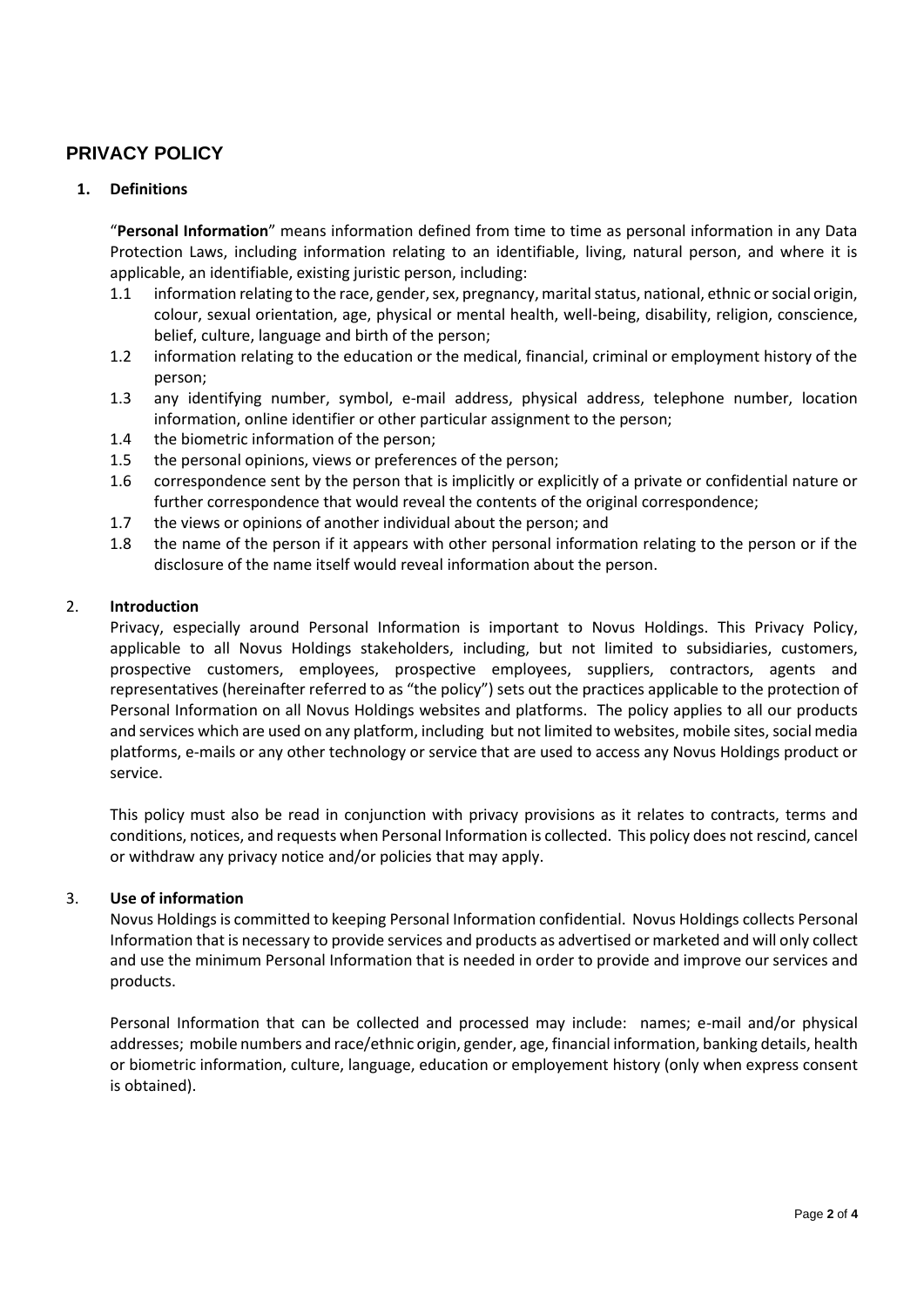# 4. **Personal information**

A Novus Holdings platform can be visited without revealing any Personal Information, however, Novus Holdings may request Personal Information. This information may be requested in order to facilitate communication or to process an order.

When requested to provide Personal Information, Novus Holdings will communicate how it will use the Personal Information before the information is collected. Should a person wish that his/her Personal Information not be used as a basis for further communication or for any other purpose, Novus Holdings will respect this and will not use the information for any further purpose.

# What Novus Holdings does with Personal Information collected:

- 4.1 Identification, verifying identity and create a user account (if applicable).
- 4.2 Provide interested parties with information, marketing material, products and/or services upon request from Novus Holdings.
- 4.3 Comply with any contractual obligations Novus Holdings has in respect of the provision of any information, services and/or products.
- 4.4 Communicate with interested parties with regards to sharing information, billing, customer support, quality control and resolving complaints.
- 4.5 Obtain customer feedback to improve our products and/or services.
- 4.6 Comply with applicable legislation.

Novus Holdings will not use any Personal Information for any other purpose without consent and will only keep Personal Information for as long as it is needed to provide our platforms, products and/or services to interested parties. This will be governed by law or (if applicable) the contract between stakeholders and Novus Holdings, or where consent has been provided that Personal Information be kept.

Novus Holdings will not willfully sell, rent or trade any Personal Information to third parties for their marketing or any other purposes. Personal Information will only be shared/provided to third parties in the event that explicit consent has been provided to share Personal Information with third parties, where stakeholders have expressed interest in a product and/or service. When sharing Personal Information with third parties (after obtaining explicitconsent), Novus Holdings will require these third parties to honour this Policy to the full extent required by applicable legislation.

# Mandatory disclosure:

Personal Information may be disclosed to third parties if required for legal purposes, such as:

- a) Law enforcement by a court order; or
- b) To regulators as law or governmental audit requires; or
- c) Other third parties as applicable legislation requires.

# 5. **Information security and quality**

Novus Holdings intends to protect the quality and integrity of Personal Information and has implemented suitable technical and organisational information security measures to ensure that Personal Information is kept secure, safe, accurate and complete. However, Novus Holdings cannot guarantee the security of any information which have been submitted on any Novus Holdings platform and all stakeholders are hereby notified that Personal Information is/will be submitted at their own risk.